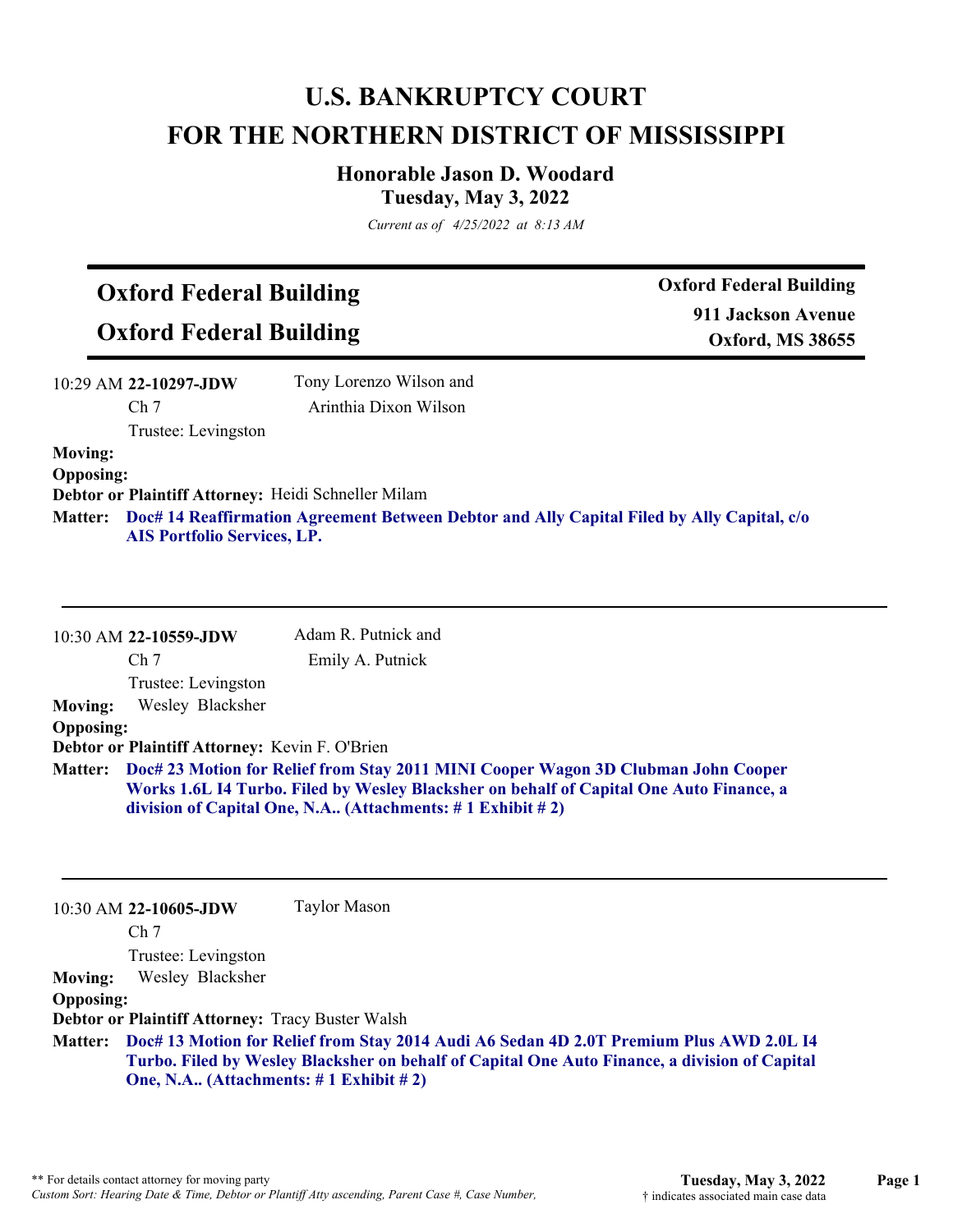|                  | $1:30 \text{ PM}$ 19-10707-JDW           | Patricia Gibson                                                                        |
|------------------|------------------------------------------|----------------------------------------------------------------------------------------|
|                  | Ch <sub>13</sub>                         |                                                                                        |
|                  | Trustee: Barkley                         |                                                                                        |
| <b>Moving:</b>   |                                          |                                                                                        |
| <b>Opposing:</b> |                                          |                                                                                        |
|                  | Debtor or Plaintiff Attorney: Jim Arnold |                                                                                        |
| <b>Matter:</b>   |                                          | Doc# 51 Trustee's Notice and Motion to Dismiss Case for Failure to Make Plan Payments. |
|                  | Responses due by 4/8/2022.               |                                                                                        |
|                  |                                          |                                                                                        |

|                  | $1:30 \text{ PM}$ 22-10242-JDW                | Willie James Small                                                                                   |
|------------------|-----------------------------------------------|------------------------------------------------------------------------------------------------------|
|                  | Ch <sub>13</sub>                              |                                                                                                      |
|                  | Trustee: Barkley                              |                                                                                                      |
| <b>Moving:</b>   | B. Joey Hood II                               |                                                                                                      |
| <b>Opposing:</b> |                                               |                                                                                                      |
|                  | Debtor or Plaintiff Attorney: C. Gaines Baker |                                                                                                      |
|                  |                                               | Sarah Baker                                                                                          |
| <b>Matter:</b>   |                                               | Doc# 10 Objection to Confirmation of Chapter 13 Plan Filed by B. Joey Hood II on behalf of           |
|                  |                                               | <b>Treasurer Loans of Batesville, Inc. c/o B. Joey Hood, II (Attachments: #1 Exhibit) (Hood, B.)</b> |

|                  | $1:30 \text{ PM}$ 22-10290-JDW                | Jesse Glenn Robertson |
|------------------|-----------------------------------------------|-----------------------|
|                  | Ch <sub>13</sub>                              |                       |
|                  | Trustee: Barkley                              |                       |
| Moving:          | Brittan Webb Robinson                         |                       |
| <b>Opposing:</b> |                                               |                       |
|                  | Debtor or Plaintiff Attorney: C. Gaines Baker |                       |
|                  |                                               | Sarah Baker           |

**Doc# 9 Objection to Confirmation of Chapter 13 Plan Filed by Brittan Webb Robinson on behalf Matter: of Red River Employees Federal Credit Union**

1:30 PM **22-10416-JDW**  Ch 13 Trustee: Barkley Jason L Smith **Moving:** Locke D. Barkley **Opposing: Debtor or Plaintiff Attorney:** C. Gaines Baker

Sarah Baker

**Doc# 22 Objection to Confirmation of Chapter 13 Plan Filed by Locke D. Barkley on behalf of Matter: Locke D. Barkley**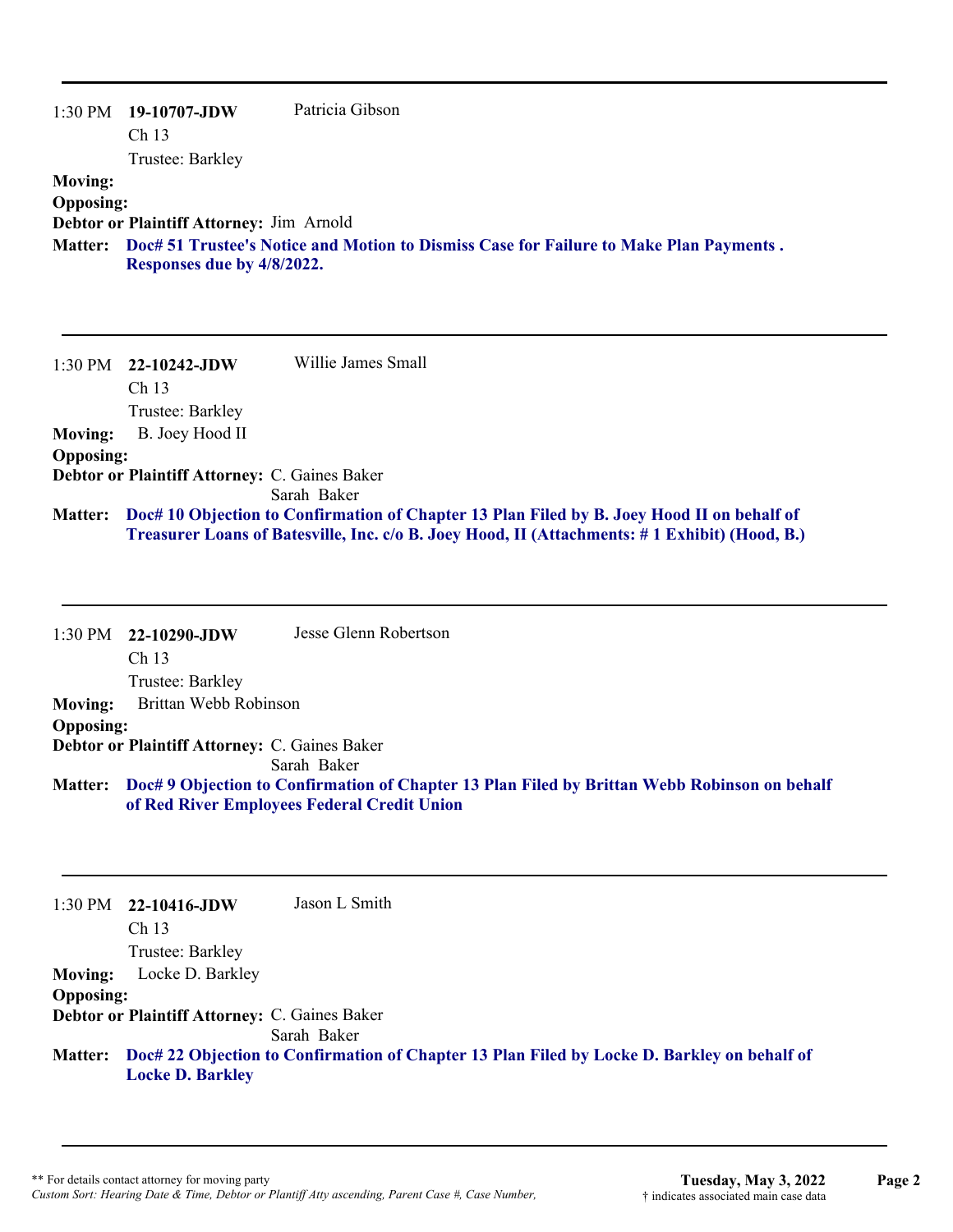|                  | $1:30 \text{ PM}$ 22-10474-JDW                       | Melissa R. Gullick                                                                             |
|------------------|------------------------------------------------------|------------------------------------------------------------------------------------------------|
|                  | Ch <sub>13</sub>                                     |                                                                                                |
|                  | Trustee: Barkley                                     |                                                                                                |
| <b>Moving:</b>   | Joseph Justin Saffle                                 |                                                                                                |
| <b>Opposing:</b> |                                                      |                                                                                                |
|                  | <b>Debtor or Plaintiff Attorney: C. Gaines Baker</b> | Sarah Baker                                                                                    |
| <b>Matter:</b>   | <b>First Heritage Credit c/o Justin Saffle</b>       | Doc# 9 Objection to Confirmation of Chapter 13 Plan Filed by Joseph Justin Saffle on behalf of |

**Moving:** Sarah Baker **Opposing: Debtor or Plaintiff Attorney:** C. Gaines Baker Sarah Baker **Doc# 10 Objection to Confirmation of Chapter 13 Plan Filed by Locke D. Barkley on behalf of Matter: Elizabeth Ann Norphlet**

1:30 PM **19-14156-JDW**  Ch 13 Trustee: Vardaman Zabrina W. Williams **Moving: Opposing: Debtor or Plaintiff Attorney:** Kimberly Brown Bowling **Doc# 30 Trustee's Notice and Motion to Dismiss Case for Failure to Make Plan Payments . Matter: Responses due by 3/22/2022.**

|                  | $1:30 \text{ PM}$ 21-11712-JDW<br>Ch <sub>13</sub>                                                                            | Jason L. Sanders and<br>Kelly B. Sanders                    |
|------------------|-------------------------------------------------------------------------------------------------------------------------------|-------------------------------------------------------------|
|                  | Trustee: Vardaman                                                                                                             |                                                             |
| <b>Moving:</b>   |                                                                                                                               |                                                             |
| <b>Opposing:</b> |                                                                                                                               |                                                             |
|                  |                                                                                                                               | <b>Debtor or Plaintiff Attorney: Kimberly Brown Bowling</b> |
|                  | Matter: Doc# 18 Trustee's Notice and Motion to Dismiss Case for Failure to Make Plan Payments.<br>Responses due by 3/22/2022. |                                                             |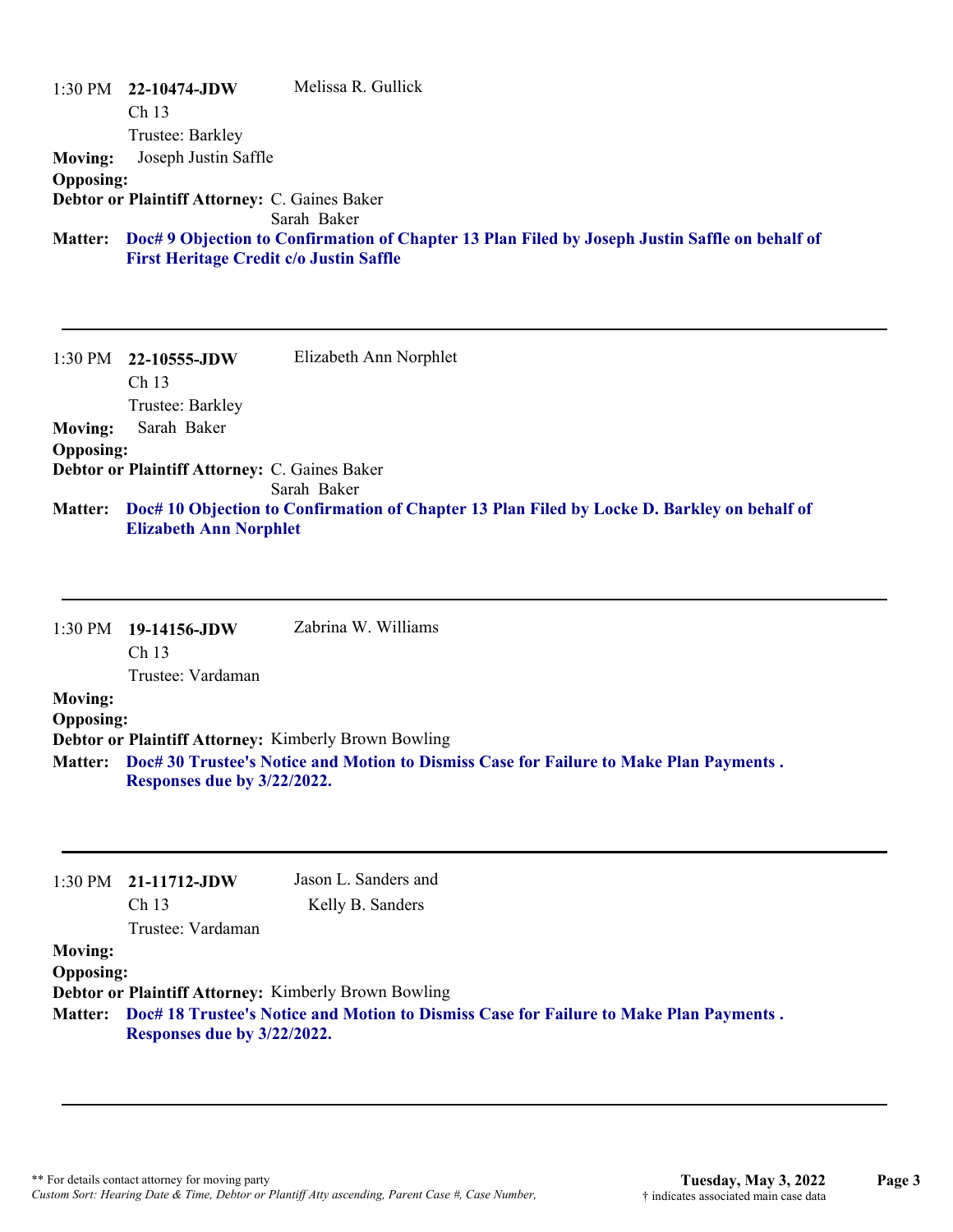|                  | 1:30 PM 22-10085-JDW | Mary C. Bingham                                              |
|------------------|----------------------|--------------------------------------------------------------|
|                  | Ch <sub>13</sub>     |                                                              |
|                  | Trustee: Barkley     |                                                              |
| <b>Moving:</b>   |                      |                                                              |
| <b>Opposing:</b> |                      |                                                              |
|                  |                      | <b>Debtor or Plaintiff Attorney: Kimberly Brown Bowling</b>  |
|                  |                      | <b>Matter:</b> Doc# 20 Trustee's Objection to Attorney Fees. |
|                  |                      |                                                              |

1:30 PM **22-10384-JDW**  Ch 13 Trustee: Vardaman William A. Kimble **Moving:** Kelli Michelle Stevens **Opposing: Debtor or Plaintiff Attorney:** Kimberly Brown Bowling **Doc# 13 Objection to Confirmation of Chapter 13 Plan Filed by Kelli Michelle Stevens on behalf Matter: of Gulfco of Mississippi LLC**

1:30 PM **22-10373-JDW**  Ch 13 Trustee: Barkley Roger L. Reed **Moving:** Locke D. Barkley **Opposing: Debtor or Plaintiff Attorney:** Michael W. Boyd **Doc# 27 Objection to Confirmation of Chapter 13 Plan (First Amended Plan Dkt.) Filed by Locke Matter: D. Barkley on behalf of Locke D. Barkley**

| 1:30 PM          | $18-12209$ -JDW<br>Ch <sub>13</sub>              | Willie Charles Turner, Jr                                                                      |
|------------------|--------------------------------------------------|------------------------------------------------------------------------------------------------|
|                  | Trustee: Barkley                                 |                                                                                                |
| <b>Moving:</b>   |                                                  |                                                                                                |
| <b>Opposing:</b> |                                                  |                                                                                                |
|                  | Debtor or Plaintiff Attorney: Stacy Hall Clinton |                                                                                                |
|                  | Responses due by 4/4/2022.                       | Matter: Doc# 42 Trustee's Notice and Motion to Dismiss Case for Failure to Make Plan Payments. |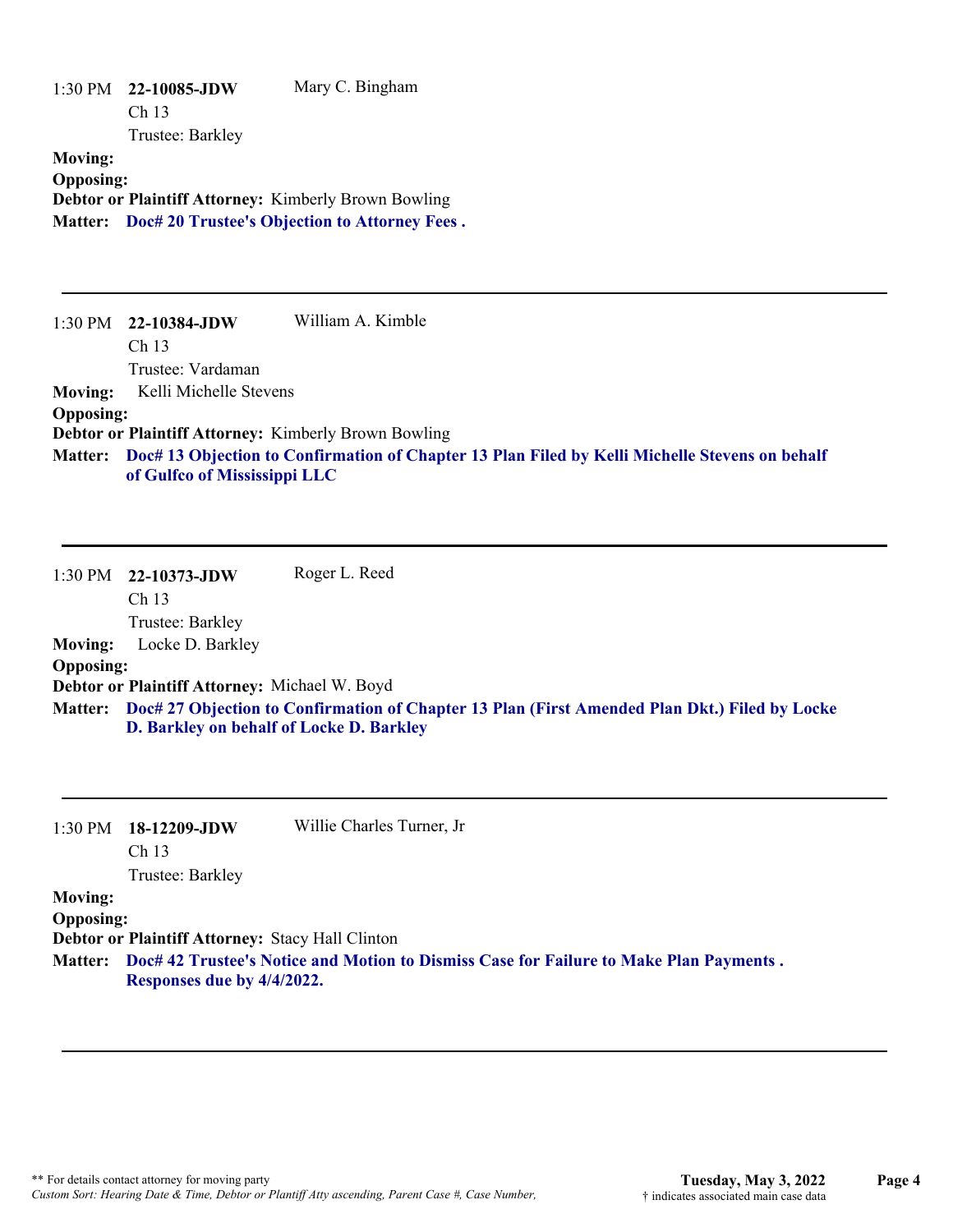| <b>Moving:</b><br><b>Opposing:</b><br><b>Matter:</b> | 1:30 PM 21-11101-JDW<br>Ch <sub>13</sub><br>Trustee: Barkley<br>Debtor or Plaintiff Attorney: William L. Fava<br>Responses due by 4/4/2022. | Jasmine Sherie Perkins<br>Doc# 18 Trustee's Notice and Motion to Dismiss Case for Failure to Make Plan Payments.                                                        |
|------------------------------------------------------|---------------------------------------------------------------------------------------------------------------------------------------------|-------------------------------------------------------------------------------------------------------------------------------------------------------------------------|
| 1:30 PM                                              | 21-12398-JDW<br>Ch 13<br>Trustee: Barkley                                                                                                   | Donna Lynne Bishop                                                                                                                                                      |
| <b>Moving:</b>                                       | Heidi Schneller Milam                                                                                                                       |                                                                                                                                                                         |
| <b>Opposing:</b>                                     |                                                                                                                                             |                                                                                                                                                                         |
|                                                      | Debtor or Plaintiff Attorney: William L. Fava                                                                                               |                                                                                                                                                                         |
| <b>Matter:</b>                                       |                                                                                                                                             | Doc# 12 Motion for Relief from Stay. Filed by Heidi Schneller Milam on behalf of Imperial<br>Guard & Detective Service, Inc (Attachments: #1 Exhibit Exhibit A - Lease) |
| 1:30 PM                                              | 22-10010-JDW<br>Ch 13<br>Trustee: Barkley                                                                                                   | Stephanie Nicole Hopkins                                                                                                                                                |
| <b>Moving:</b>                                       | Locke D. Barkley                                                                                                                            |                                                                                                                                                                         |
| <b>Opposing:</b>                                     |                                                                                                                                             |                                                                                                                                                                         |
|                                                      | Debtor or Plaintiff Attorney: William L. Fava                                                                                               |                                                                                                                                                                         |
| <b>Matter:</b>                                       | <b>S. Trustee</b>                                                                                                                           | Doc# 11 Objection to Confirmation of Chapter 13 Plan Filed by Locke D. Barkley on behalf of U.                                                                          |
|                                                      |                                                                                                                                             |                                                                                                                                                                         |

1:30 PM **22-10115-JDW**  Ch 13 Trustee: Barkley Latoya Shalon Trotter **Moving:** Locke D. Barkley **Opposing: Debtor or Plaintiff Attorney:** William L. Fava **Doc# 17 Objection to Confirmation of Chapter 13 Plan Filed by Locke D. Barkley on behalf of Matter: Locke D. Barkley**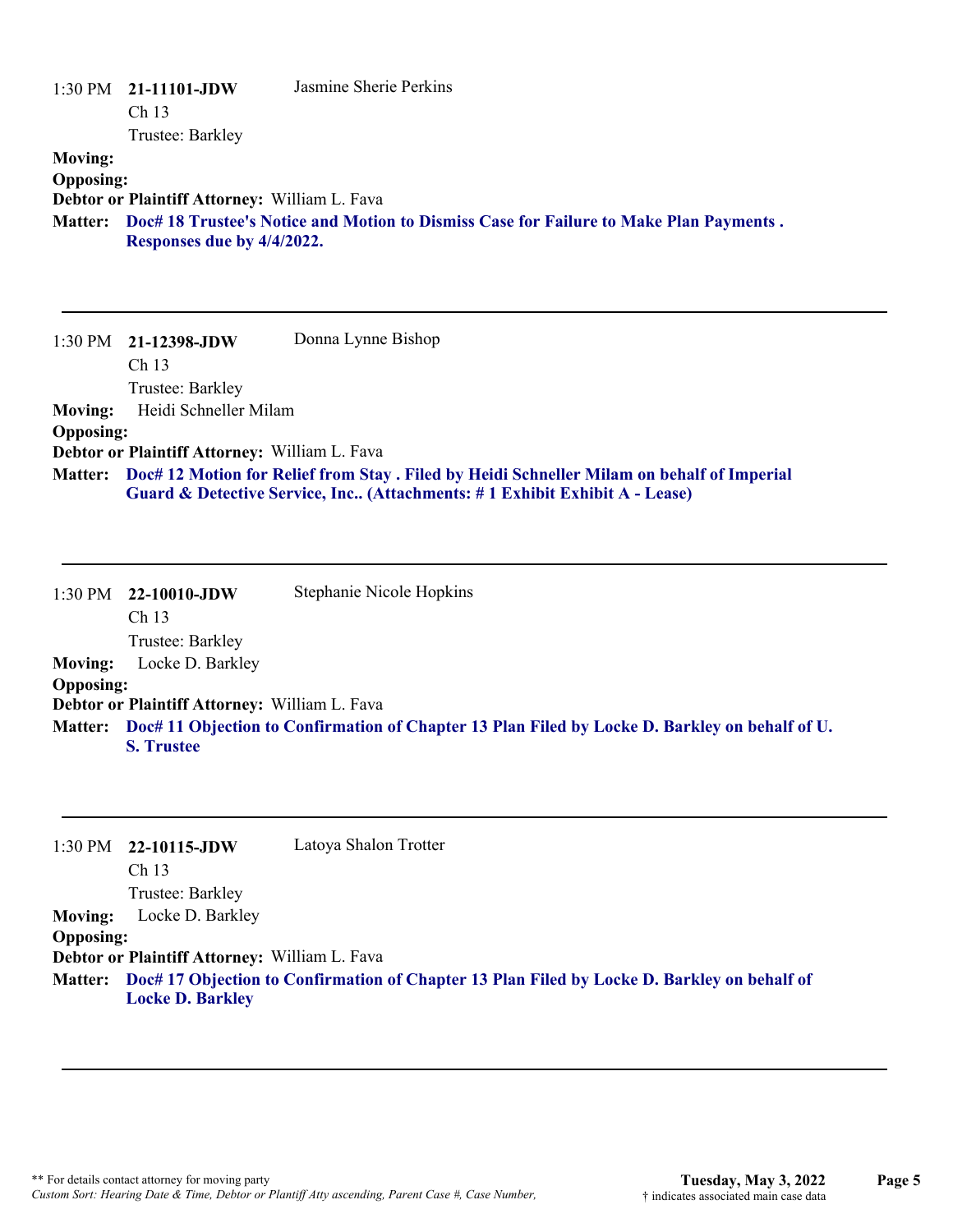|                  | $1:30 \text{ PM}$ 17-13778-JDW<br>Ch <sub>13</sub>                                     | Zipporah Chinavette Pegues |
|------------------|----------------------------------------------------------------------------------------|----------------------------|
|                  | Trustee: Barkley                                                                       |                            |
| <b>Moving:</b>   |                                                                                        |                            |
| <b>Opposing:</b> |                                                                                        |                            |
|                  | Debtor or Plaintiff Attorney: Robert Gambrell                                          |                            |
| <b>Matter:</b>   | Doc# 46 Trustee's Notice and Motion to Dismiss Case for Failure to Make Plan Payments. |                            |
|                  | Responses due by 4/4/2022.                                                             |                            |
|                  |                                                                                        |                            |

|                  | $1:30 \text{ PM}$ 19-10247-JDW                | Lashonda Gladney                                                                       |
|------------------|-----------------------------------------------|----------------------------------------------------------------------------------------|
|                  | Ch <sub>13</sub>                              |                                                                                        |
|                  | Trustee: Barkley                              |                                                                                        |
| <b>Moving:</b>   |                                               |                                                                                        |
| <b>Opposing:</b> |                                               |                                                                                        |
|                  | Debtor or Plaintiff Attorney: Robert Gambrell |                                                                                        |
| <b>Matter:</b>   | Responses due by 4/4/2022.                    | Doc# 31 Trustee's Notice and Motion to Dismiss Case for Failure to Make Plan Payments. |

|                  | 1:30 PM 19-12771-JDW                          | Mary R Webb                                                                                 |
|------------------|-----------------------------------------------|---------------------------------------------------------------------------------------------|
|                  | Ch <sub>13</sub>                              |                                                                                             |
|                  | Trustee: Barkley                              |                                                                                             |
| <b>Moving:</b>   | Robert Gambrell                               |                                                                                             |
| <b>Opposing:</b> |                                               |                                                                                             |
|                  | Debtor or Plaintiff Attorney: Robert Gambrell |                                                                                             |
|                  | (Attachments: #1 Proposed Order)              | Matter: Doc# 58 Motion to Reinstate Case Filed by Robert Gambrell on behalf of Mary R Webb. |

|                  | $1:30 \text{ PM}$ 19-13121-JDW                | John H. Lawrence                                                                               |
|------------------|-----------------------------------------------|------------------------------------------------------------------------------------------------|
|                  | Ch <sub>13</sub>                              |                                                                                                |
|                  | Trustee: Barkley                              |                                                                                                |
| <b>Moving:</b>   |                                               |                                                                                                |
| <b>Opposing:</b> |                                               |                                                                                                |
|                  | Debtor or Plaintiff Attorney: Robert Gambrell |                                                                                                |
|                  |                                               | Matter: Doc# 44 Trustee's Notice and Motion to Dismiss Case for Failure to Make Plan Payments. |

**Responses due by 4/4/2022.**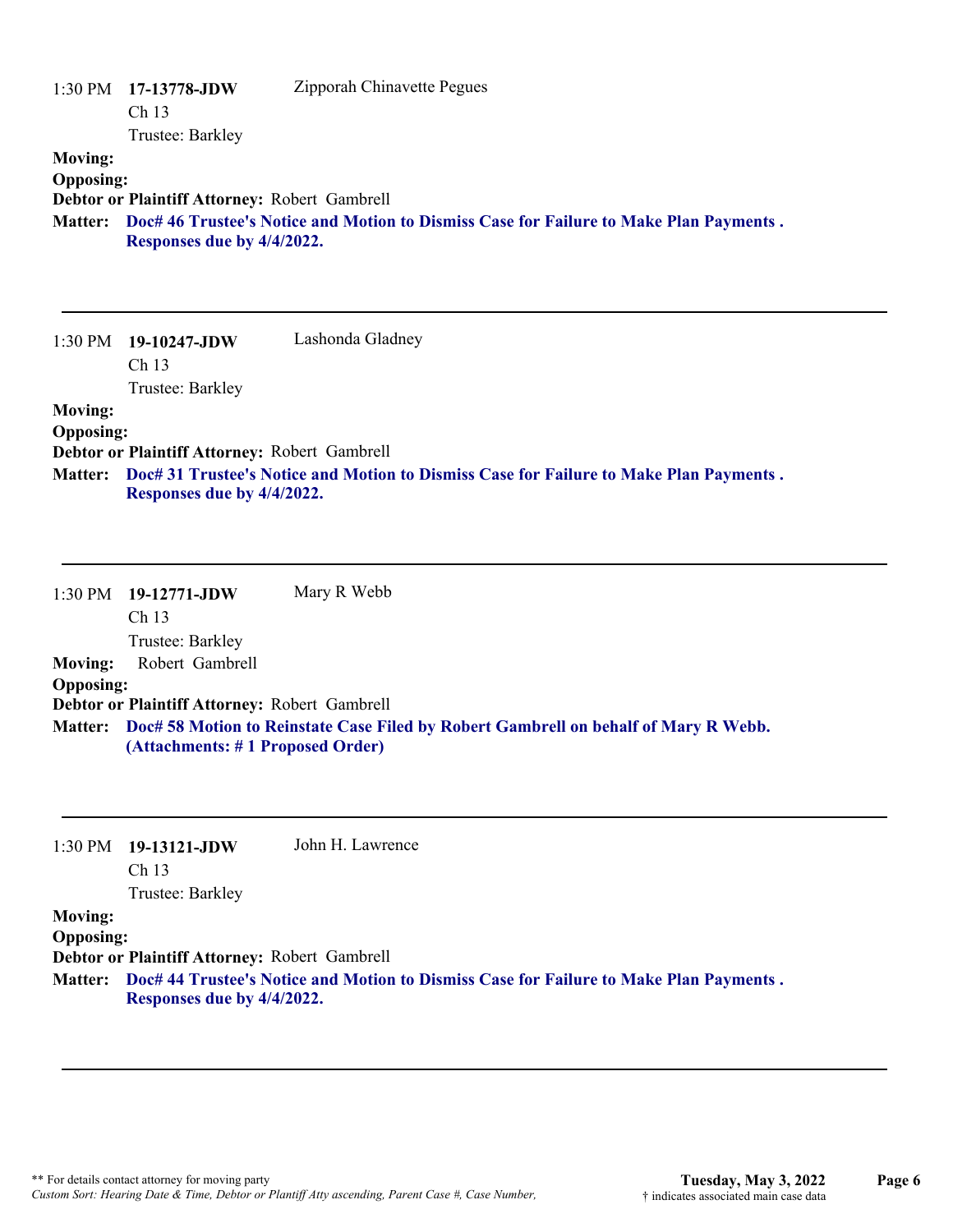| <b>Moving:</b><br><b>Opposing:</b><br><b>Matter:</b> | 1:30 PM 20-10560-JDW<br>Ch 13<br>Trustee: Barkley<br>Debtor or Plaintiff Attorney: Robert Gambrell<br>Responses due by 4/4/2022.                  | Allen C. Massey and<br>Cassie L. Massey<br>Doc# 59 Trustee's Notice and Motion to Dismiss Case for Failure to Make Plan Payments. |
|------------------------------------------------------|---------------------------------------------------------------------------------------------------------------------------------------------------|-----------------------------------------------------------------------------------------------------------------------------------|
|                                                      | 1:30 PM 21-11642-JDW<br>Ch 13                                                                                                                     | Clide E. Lane                                                                                                                     |
| <b>Moving:</b><br><b>Opposing:</b><br><b>Matter:</b> | Trustee: Barkley<br>Debtor or Plaintiff Attorney: Robert Gambrell<br>Responses due by 4/4/2022.                                                   | Doc# 31 Trustee's Notice and Motion to Dismiss Case for Failure to Make Plan Payments.                                            |
|                                                      | 1:30 PM 22-10564-JDW                                                                                                                              | David E Price and                                                                                                                 |
| <b>Moving:</b><br><b>Opposing:</b><br><b>Matter:</b> | Ch <sub>13</sub><br>Trustee: Barkley<br>Gregory J. Walsh<br>Debtor or Plaintiff Attorney: Robert Gambrell<br>on behalf of Credit Acceptance Corp. | Viola R Price<br>Doc# 11 Objection to Confirmation of Chapter 13 Plan with Exhibits Filed by Gregory J. Walsh                     |
| 1:30 PM<br><b>Moving:</b><br><b>Opposing:</b>        | 22-10564-JDW<br>Ch 13<br>Trustee: Barkley<br>Karen A. Maxcy<br>Debtor or Plaintiff Attorney: Robert Gambrell                                      | David E Price and<br>Viola R Price                                                                                                |
|                                                      |                                                                                                                                                   | Matter: Doc# 18 Objection to Confirmation of Chapter 13 Plan Filed by Michael J. McCormick on behalf                              |

**of U.S. Bank National Association (McCormick, Michael)**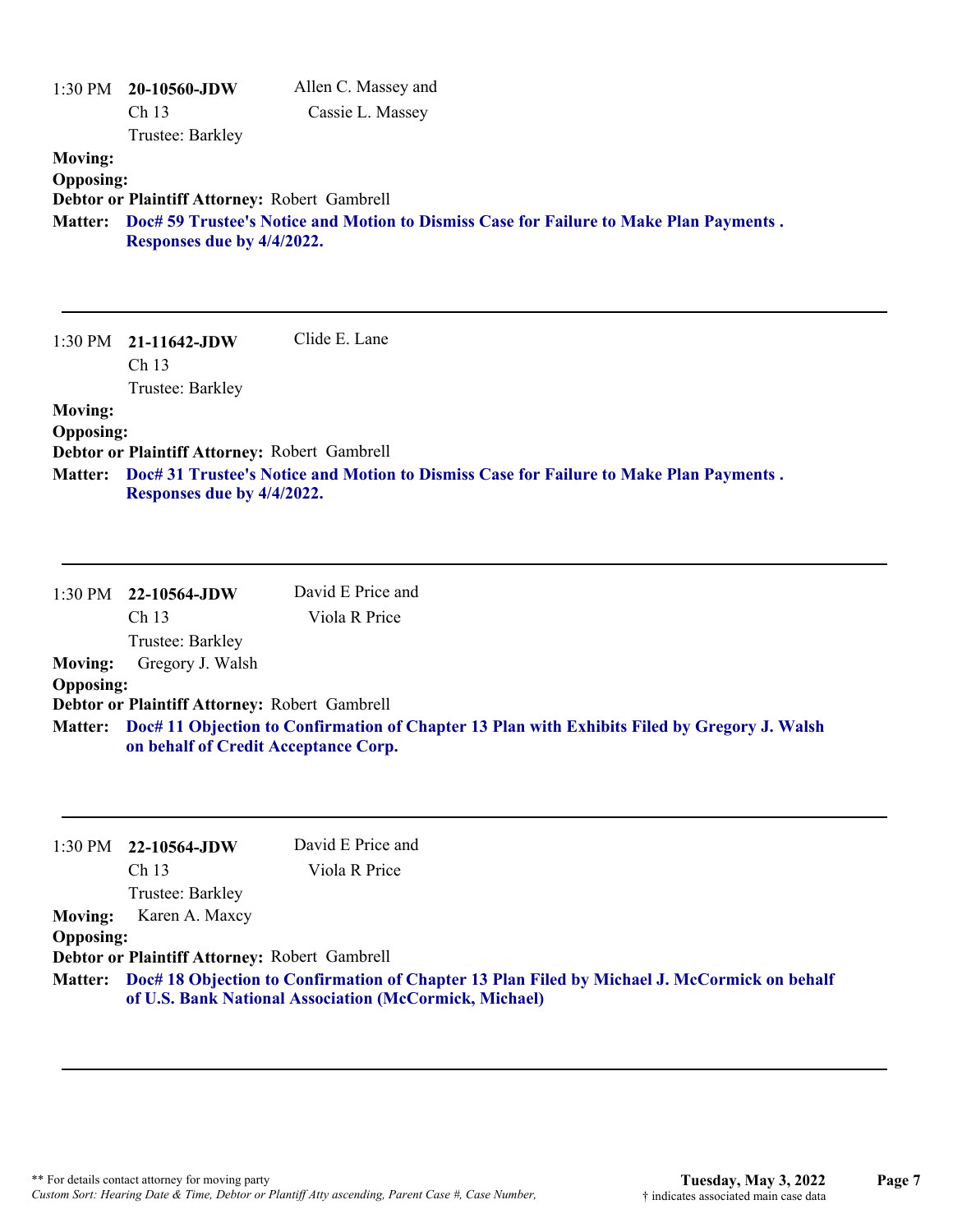| <b>Moving:</b><br><b>Opposing:</b>                              | $1:30 \text{ PM}$ 20-11574-JDW<br>Ch <sub>13</sub><br>Trustee: Barkley<br>Debtor or Plaintiff Attorney: A. E. Rusty Harlow<br>Responses due by 4/4/2022.          | Chaquana Long<br>Matter: Doc# 29 Trustee's Notice and Motion to Dismiss Case for Failure to Make Plan Payments.                                                                               |
|-----------------------------------------------------------------|-------------------------------------------------------------------------------------------------------------------------------------------------------------------|-----------------------------------------------------------------------------------------------------------------------------------------------------------------------------------------------|
| 1:30 PM<br><b>Moving:</b><br><b>Opposing:</b>                   | 20-10398-JDW<br>Ch 13<br>Trustee: Barkley<br>John F Hughes                                                                                                        | James Gullett and<br>Penny Gullett                                                                                                                                                            |
| <b>Matter:</b>                                                  | Debtor or Plaintiff Attorney: John F Hughes<br><b>Penny Gullett.</b>                                                                                              | Doc# 32 Motion To Suspend Plan Payments Filed by John F Hughes on behalf of James Gullett,                                                                                                    |
| 1:30 PM<br><b>Moving:</b><br><b>Opposing:</b>                   | 21-12215-JDW<br>Ch 13<br>Trustee: Barkley<br>Locke D. Barkley<br>Debtor or Plaintiff Attorney: Edward D. Lancaster                                                | Charlie Spearman and<br>Jackie Spearman<br>Matter: Doc# 41 Objection to Confirmation of Chapter 13 Plan (Second Amended Plan Dkt.) Filed by<br>Locke D. Barkley on behalf of Locke D. Barkley |
| 1:30 PM<br><b>Moving:</b><br><b>Opposing:</b><br><b>Matter:</b> | 21-12460-JDW<br>Ch 13<br>Trustee: Barkley<br>Locke D. Barkley<br>Debtor or Plaintiff Attorney: Robert Hudson Lomenick<br>D. Barkley on behalf of Locke D. Barkley | Charles Edward Lishman<br>Doc# 24 Objection to Confirmation of Chapter 13 Plan (First Amended Plan Dkt.) Filed by Locke                                                                       |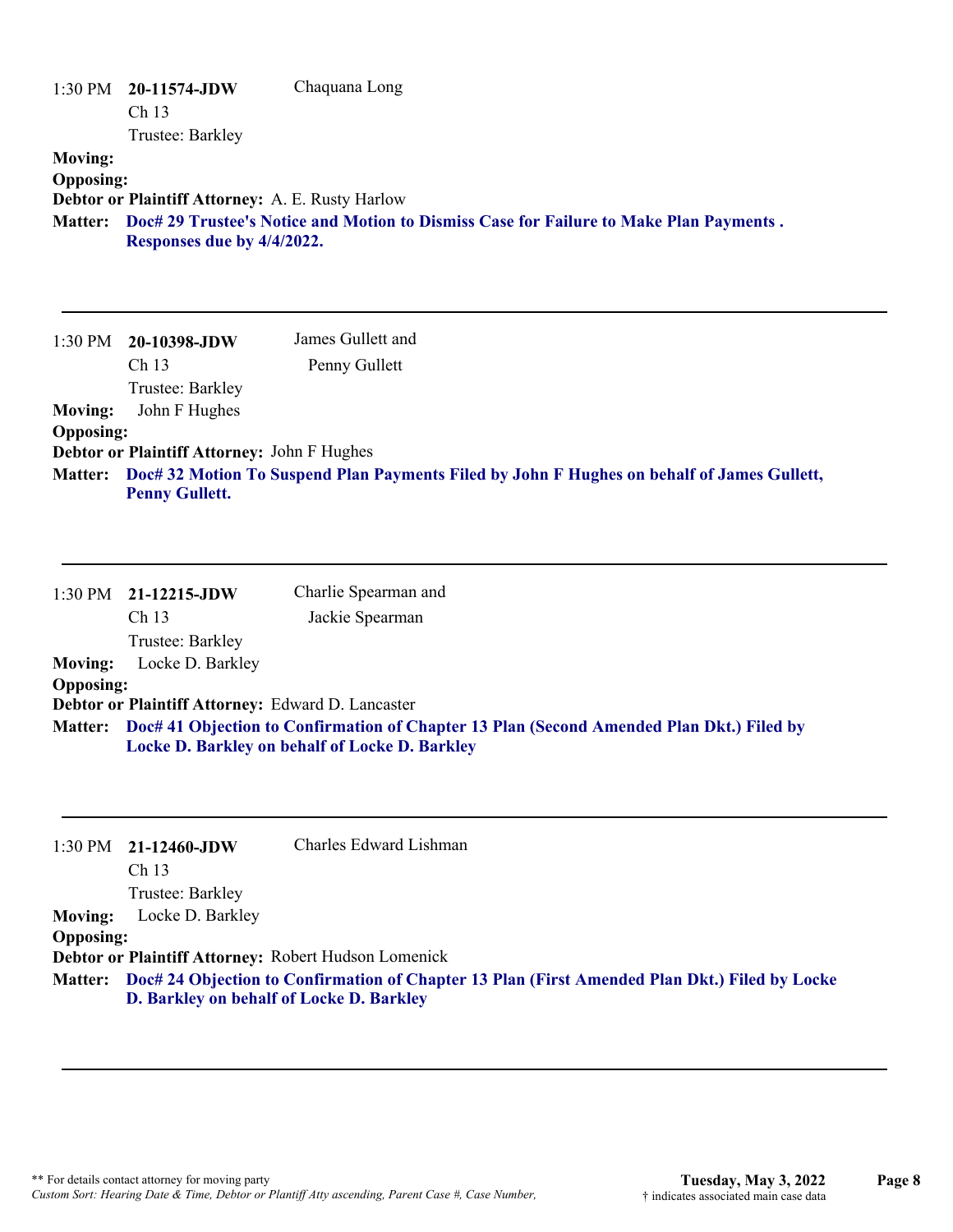| <b>Moving:</b><br><b>Opposing:</b><br><b>Matter:</b> | 1:30 PM 17-14349-JDW<br>Ch 13<br>Trustee: Barkley<br>Debtor or Plaintiff Attorney: Jimmy E. McElroy | Pamela Carol Street<br>Doc# 18 Trustee's Notice and Motion to Dismiss Case for Failure to Make Plan Payments. |
|------------------------------------------------------|-----------------------------------------------------------------------------------------------------|---------------------------------------------------------------------------------------------------------------|
|                                                      | Responses due by 4/4/2022.                                                                          |                                                                                                               |
| 1:30 PM                                              | 19-10386-JDW<br>Ch <sub>13</sub><br>Trustee: Barkley                                                | Dorothy Ann Wright                                                                                            |
| <b>Moving:</b><br><b>Opposing:</b><br><b>Matter:</b> | Debtor or Plaintiff Attorney: Jimmy E. McElroy                                                      | Doc# 79 Trustee's Notice and Motion to Modify Plan. Responses due by 3/16/2022.                               |
|                                                      |                                                                                                     |                                                                                                               |
| 1:30 PM                                              | 20-10095-JDW<br>Ch 13                                                                               | Shawanie Young Carr                                                                                           |
|                                                      | Trustee: Barkley                                                                                    |                                                                                                               |
| <b>Moving:</b>                                       |                                                                                                     |                                                                                                               |
| <b>Opposing:</b>                                     | Debtor or Plaintiff Attorney: Jimmy E. McElroy                                                      |                                                                                                               |

**Doc# 48 Trustee's Notice and Motion to Dismiss Case for Failure to Make Plan Payments . Matter: Responses due by 4/4/2022.**

| 1:30 PM          | 20-12636-JDW<br>Ch <sub>13</sub>                      | Megretta Thomas                                                                        |
|------------------|-------------------------------------------------------|----------------------------------------------------------------------------------------|
|                  | Trustee: Barkley                                      |                                                                                        |
| <b>Moving:</b>   |                                                       |                                                                                        |
| <b>Opposing:</b> |                                                       |                                                                                        |
|                  | <b>Debtor or Plaintiff Attorney: Jimmy E. McElroy</b> |                                                                                        |
| <b>Matter:</b>   | Responses due by 4/4/2022.                            | Doc# 33 Trustee's Notice and Motion to Dismiss Case for Failure to Make Plan Payments. |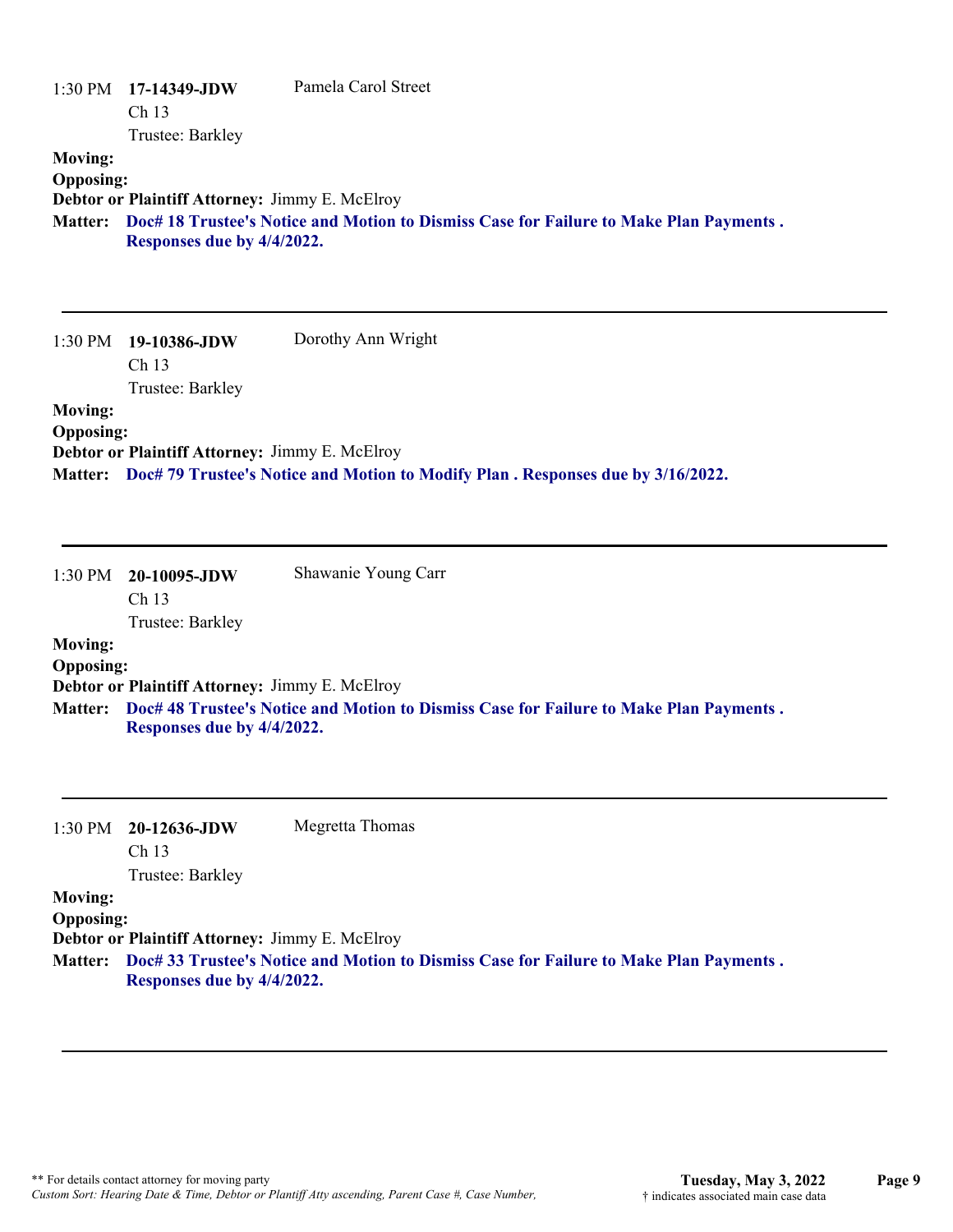| <b>Moving:</b><br><b>Opposing:</b><br><b>Matter:</b> | 1:30 PM 20-13405-JDW<br>Ch <sub>13</sub><br>Trustee: Barkley<br>Debtor or Plaintiff Attorney: Jimmy E. McElroy<br>Responses due by 4/4/2022. | Vivian A Johnson<br>Doc# 29 Trustee's Notice and Motion to Dismiss Case for Failure to Make Plan Payments.                                                                           |
|------------------------------------------------------|----------------------------------------------------------------------------------------------------------------------------------------------|--------------------------------------------------------------------------------------------------------------------------------------------------------------------------------------|
| $1:30$ PM<br><b>Moving:</b>                          | 21-10603-JDW<br>Ch 13<br>Trustee: Barkley                                                                                                    | Robert Charles Henry and<br>Mary Valerie Henry                                                                                                                                       |
| <b>Opposing:</b><br><b>Matter:</b>                   | Debtor or Plaintiff Attorney: Jimmy E. McElroy<br>Responses due by 3/7/2022.                                                                 | Doc# 40 Trustee's Notice and Motion to Dismiss Case for Failure to Make Plan Payments.                                                                                               |
|                                                      | 1:30 PM 21-11471-JDW<br>Ch <sub>13</sub><br>Trustee: Barkley                                                                                 | Jimmie O. Hood and<br>Lana B. Hood                                                                                                                                                   |
| <b>Moving:</b><br><b>Opposing:</b><br><b>Matter:</b> | Karen A. Maxcy<br>Debtor or Plaintiff Attorney: Jimmy E. McElroy<br><b>Docket by: (MRH)</b>                                                  | Doc# 31 Motion for Relief from Stay and Motion to Abandon. Filed by Karen A. Maxcy on behalf<br>of Rocket Mortgage, LLC F/K/A Quicken Loans, LLC F/K/A Quicken Loans Inc. Entered on |
| 1:30 PM<br><b>Moving:</b><br><b>Opposing:</b>        | 21-11592-JDW<br>Ch 13<br>Trustee: Barkley<br>Edward E. Lawler Jr.<br>Debtor or Plaintiff Attorney: Jimmy E. McElroy                          | <b>Billy Ray Tyson</b>                                                                                                                                                               |
| <b>Matter:</b>                                       | <b>Exhibit A - Agreement)</b>                                                                                                                | Doc# 15 Motion for Relief from Stay ., Motion to Abandon ., Motion for Adequate Protection<br>Filed by Edward E. Lawler Jr. on behalf of 21st Mortgage Corporation. (Attachments: #1 |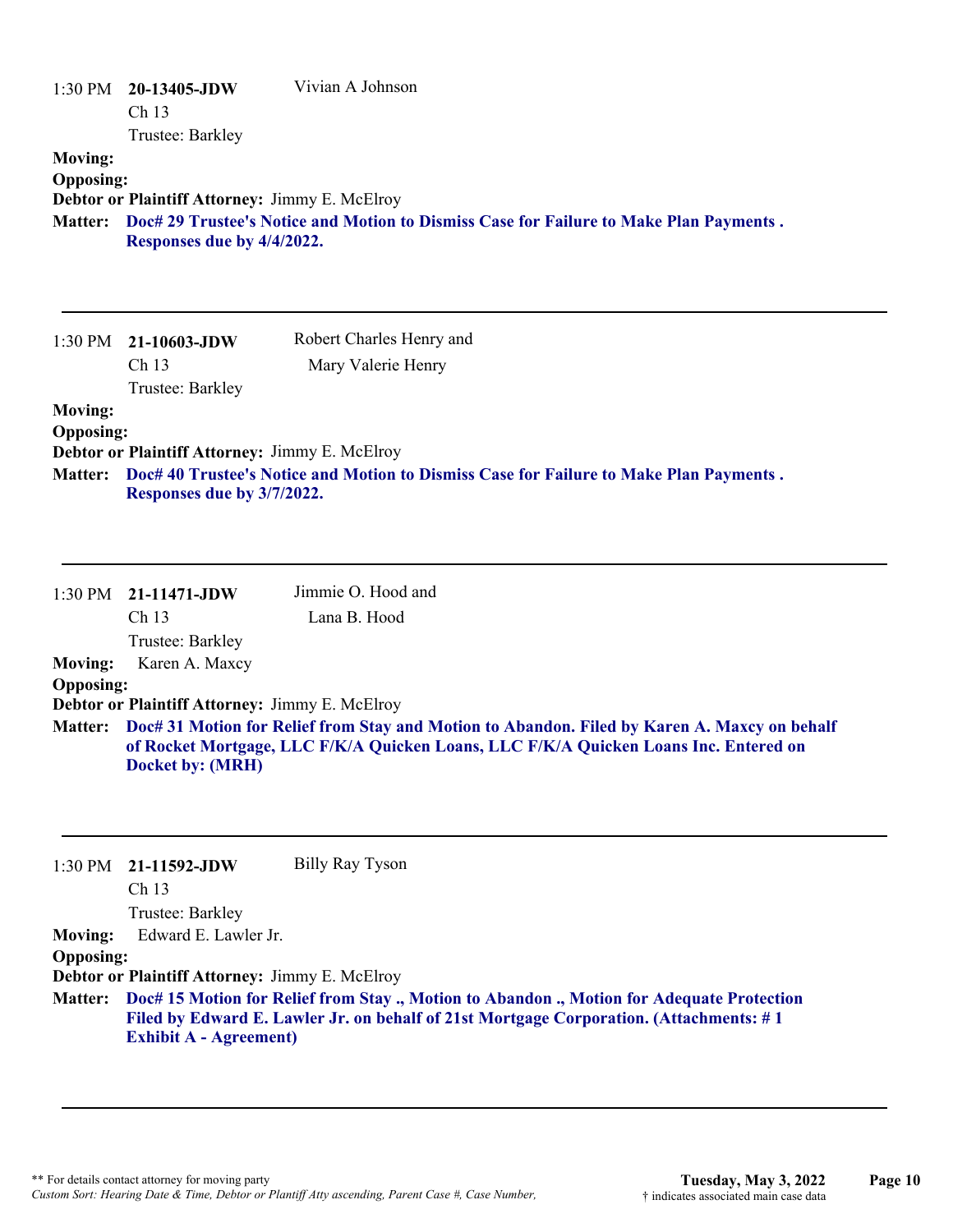|                  | $1:30 \text{ PM}$ 21-11942-JDW                        | Marcus W. Brown                                                                                     |
|------------------|-------------------------------------------------------|-----------------------------------------------------------------------------------------------------|
|                  | Ch <sub>13</sub>                                      |                                                                                                     |
|                  | Trustee: Barkley                                      |                                                                                                     |
| <b>Moving:</b>   | Locke D. Barkley                                      |                                                                                                     |
| <b>Opposing:</b> |                                                       |                                                                                                     |
|                  | <b>Debtor or Plaintiff Attorney: Jimmy E. McElroy</b> |                                                                                                     |
|                  | <b>Locke D. Barkley</b>                               | Matter: Doc# 34 Objection to Confirmation of Chapter 13 Plan Filed by Locke D. Barkley on behalf of |

1:30 PM **22-10057-JDW**  Ch 13 Trustee: Barkley Kalynn Doss **Moving:** Brittan Webb Robinson **Opposing: Debtor or Plaintiff Attorney:** Jimmy E. McElroy **Doc# 13 Objection to Confirmation of Chapter 13 Plan Filed by Brittan Webb Robinson on Matter: behalf of First Heritage Credit**

|                  | 1:30 PM 22-10525-JDW                                  | Lorenzo Tellis and                                                                                      |
|------------------|-------------------------------------------------------|---------------------------------------------------------------------------------------------------------|
|                  | Ch 13                                                 | Tiffany Tellis                                                                                          |
|                  | Trustee: Barkley                                      |                                                                                                         |
| <b>Moving:</b>   | Joseph Justin Saffle                                  |                                                                                                         |
| <b>Opposing:</b> |                                                       |                                                                                                         |
|                  | <b>Debtor or Plaintiff Attorney: Jimmy E. McElroy</b> |                                                                                                         |
|                  |                                                       | Matter: Doc# 16 Objection to Confirmation of Chapter 13 Plan Filed by Joseph Justin Saffle on behalf of |
|                  |                                                       | First Heritage Credit of Mississippi, LLC dba 1st Heritage Credit                                       |

| 1:30 PM          | 22-10525-JDW                                          | Lorenzo Tellis and                                                                                                                                                                                  |
|------------------|-------------------------------------------------------|-----------------------------------------------------------------------------------------------------------------------------------------------------------------------------------------------------|
|                  | Ch <sub>13</sub>                                      | <b>Tiffany Tellis</b>                                                                                                                                                                               |
|                  | Trustee: Barkley                                      |                                                                                                                                                                                                     |
| <b>Moving:</b>   | B. Joey Hood II                                       |                                                                                                                                                                                                     |
| <b>Opposing:</b> |                                                       |                                                                                                                                                                                                     |
|                  | <b>Debtor or Plaintiff Attorney: Jimmy E. McElroy</b> |                                                                                                                                                                                                     |
|                  |                                                       | Matter: Doc# 23 Objection to Confirmation of Chapter 13 Plan Filed by B. Joey Hood II on behalf of<br>Treasurer Loans of Batesville, Inc. c/o B. Joey Hood, II (Attachments: #1 Exhibit) (Hood, B.) |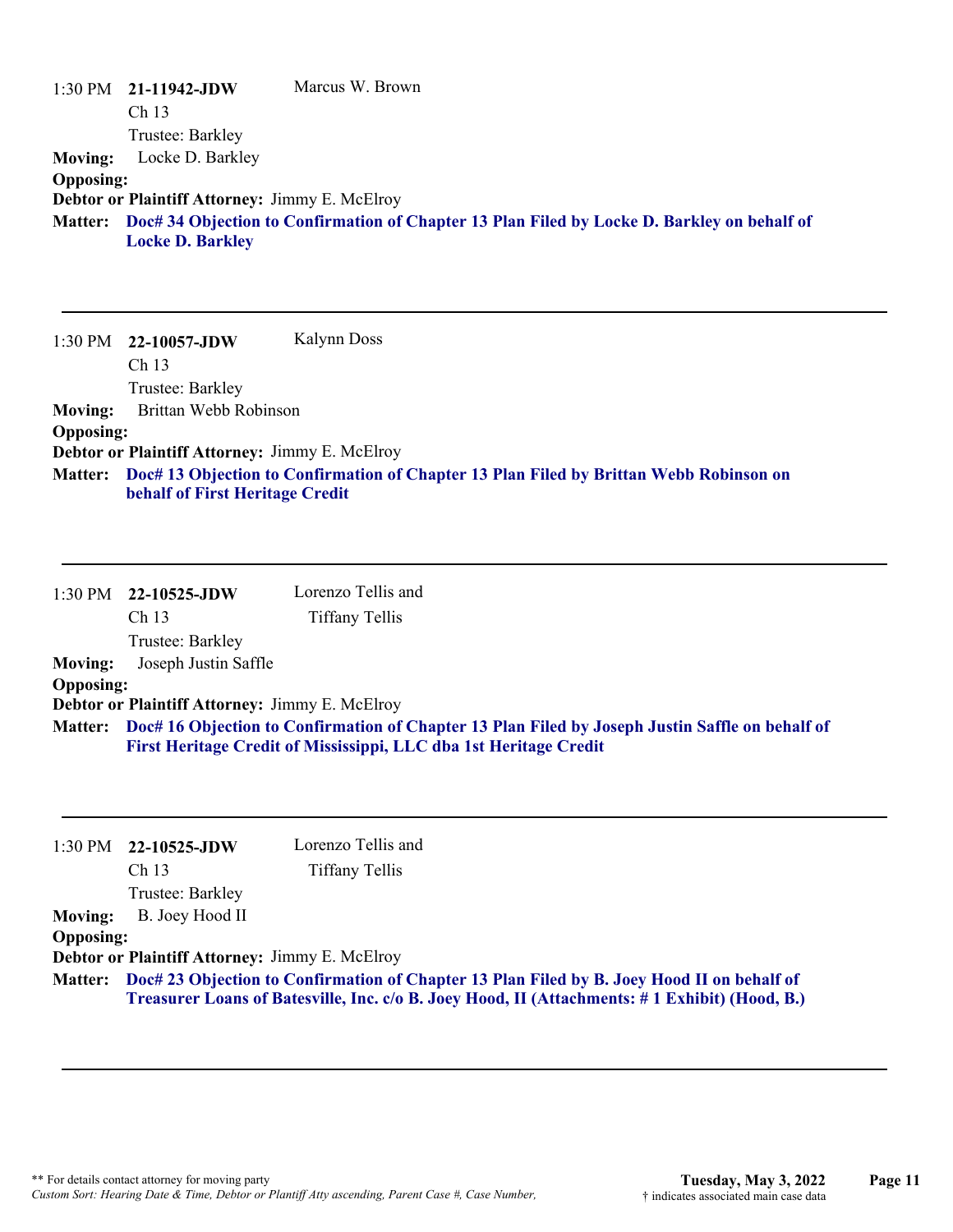|                  | $1:30$ PM $22-10789$ -JDW                             | Alvin Robertson, Sr.                                                                     |
|------------------|-------------------------------------------------------|------------------------------------------------------------------------------------------|
|                  | Ch 13                                                 |                                                                                          |
|                  | Trustee: Barkley                                      |                                                                                          |
| <b>Moving:</b>   | Jimmy E. McElroy                                      |                                                                                          |
| <b>Opposing:</b> |                                                       |                                                                                          |
|                  | <b>Debtor or Plaintiff Attorney: Jimmy E. McElroy</b> |                                                                                          |
| <b>Matter:</b>   |                                                       | Doc# 7 Motion to Extend Automatic Stay under $362(c)(3)(B)$ Filed by Jimmy E. McElroy on |
|                  |                                                       | behalf of Alvin Robertson Sr (Attachments: #1 Declaration of Motion) (McElroy, Jimmy)    |
|                  |                                                       |                                                                                          |
|                  |                                                       |                                                                                          |
|                  |                                                       |                                                                                          |
| 1:30 PM          | 21-11813-JDW                                          | Sherry S. Berry                                                                          |
|                  | Ch 13                                                 |                                                                                          |
|                  | Trustee: Vardaman                                     |                                                                                          |
| <b>Moving:</b>   |                                                       |                                                                                          |
| <b>Opposing:</b> |                                                       |                                                                                          |
|                  | Debtor or Plaintiff Attorney: Dalton Middleton        |                                                                                          |
| <b>Matter:</b>   |                                                       | Doc# 21 Trustee's Notice and Motion to Dismiss Case for Failure to Make Plan Payments.   |
|                  | Responses due by 3/22/2022.                           |                                                                                          |
|                  |                                                       |                                                                                          |
|                  |                                                       |                                                                                          |

|                       | 1:30 PM 13-14910-JDW  | Albert Willie, Jr. and                                                                                 |
|-----------------------|-----------------------|--------------------------------------------------------------------------------------------------------|
|                       | Ch <sub>13</sub>      | Emma R Willie                                                                                          |
|                       | Trustee: Barkley      |                                                                                                        |
| <b>Status Hearing</b> |                       |                                                                                                        |
| Moving:               | Heidi Schneller Milam |                                                                                                        |
| <b>Opposing:</b>      |                       |                                                                                                        |
|                       |                       | Debtor or Plaintiff Attorney: Heidi Schneller Milam                                                    |
|                       |                       | Matter: Doc# 1 Chapter 13 Voluntary Petition filed by Heidi Schneller Milam on behalf of Albert Willie |
|                       |                       | Jr., Emma R Willie. Government Proof of Claim due by 5/20/2014.                                        |

| 1:30 PM          | 19-10372-JDW                                        | James Freeman                                                                          |
|------------------|-----------------------------------------------------|----------------------------------------------------------------------------------------|
|                  | Ch <sub>13</sub>                                    |                                                                                        |
|                  | Trustee: Barkley                                    |                                                                                        |
| <b>Moving:</b>   |                                                     |                                                                                        |
| <b>Opposing:</b> |                                                     |                                                                                        |
|                  | Debtor or Plaintiff Attorney: Heidi Schneller Milam |                                                                                        |
| <b>Matter:</b>   |                                                     | Doc# 26 Trustee's Notice and Motion to Dismiss Case for Failure to Make Plan Payments. |
|                  | Responses due by 3/7/2022.                          |                                                                                        |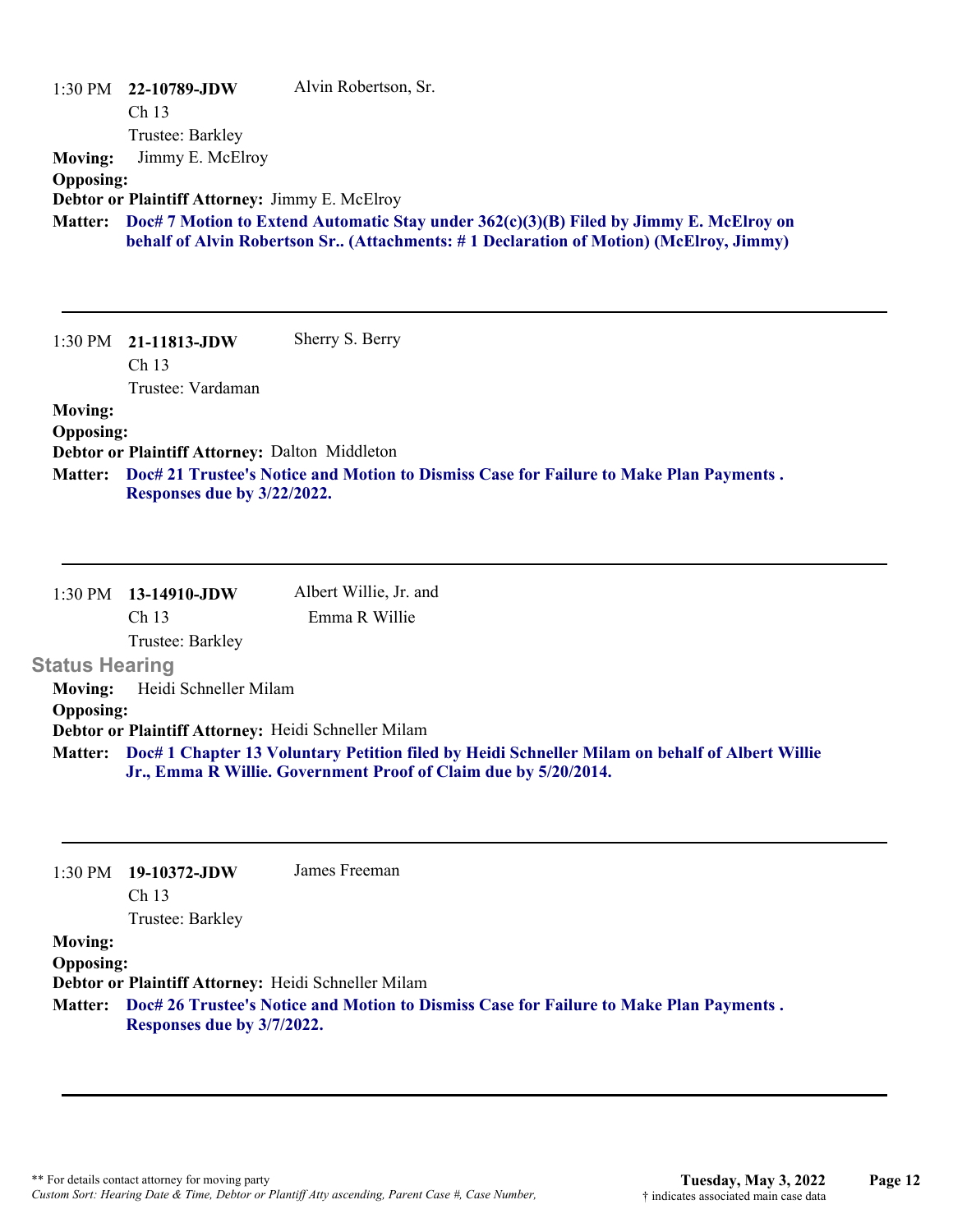| <b>Moving:</b><br><b>Opposing:</b>            | 1:30 PM 19-10830-JDW<br>Ch <sub>13</sub><br>Trustee: Barkley<br>Debtor or Plaintiff Attorney: Heidi Schneller Milam | Sharon Elizabeth Wyatt                                                                         |
|-----------------------------------------------|---------------------------------------------------------------------------------------------------------------------|------------------------------------------------------------------------------------------------|
|                                               | Responses due by 4/4/2022.                                                                                          | Matter: Doc# 28 Trustee's Notice and Motion to Dismiss Case for Failure to Make Plan Payments. |
| $1:30$ PM                                     | 20-13047-JDW<br>Ch 13<br>Trustee: Barkley                                                                           | William Henry Martin and<br>Leona M Martin                                                     |
| <b>Moving:</b><br><b>Opposing:</b><br>Matter: | Debtor or Plaintiff Attorney: Heidi Schneller Milam<br>Responses due by 4/4/2022.                                   | Doc# 41 Trustee's Notice and Motion to Dismiss Case for Failure to Make Plan Payments.         |
| 1:30 PM                                       | 22-10316-JDW<br>Ch 13<br>Trustee: Barkley                                                                           | Timmy T Merriweather and<br>Nancy J Merriweather                                               |
| <b>Moving:</b><br><b>Opposing:</b>            | Brittan Webb Robinson                                                                                               |                                                                                                |
|                                               | Debtor or Plaintiff Attorney: Heidi Schneller Milam                                                                 |                                                                                                |
| <b>Matter:</b>                                | dba American Financial.                                                                                             | Doc# 30 Motion for Relief from Stay. Filed by Brittan Webb Robinson on behalf of AF Title Co.  |
| 1:30 PM                                       | 22-10794-JDW<br>Ch 13<br>Trustee: Barkley                                                                           | Kattie M. Preston                                                                              |
| <b>Moving:</b><br><b>Opposing:</b>            | Heidi Schneller Milam                                                                                               |                                                                                                |
| <b>Matter:</b>                                | Debtor or Plaintiff Attorney: Heidi Schneller Milam<br>behalf of Kattie M. Preston.                                 | Doc# 6 Motion to Extend Automatic Stay under $362(c)(3)(B)$ Filed by Heidi Schneller Milam on  |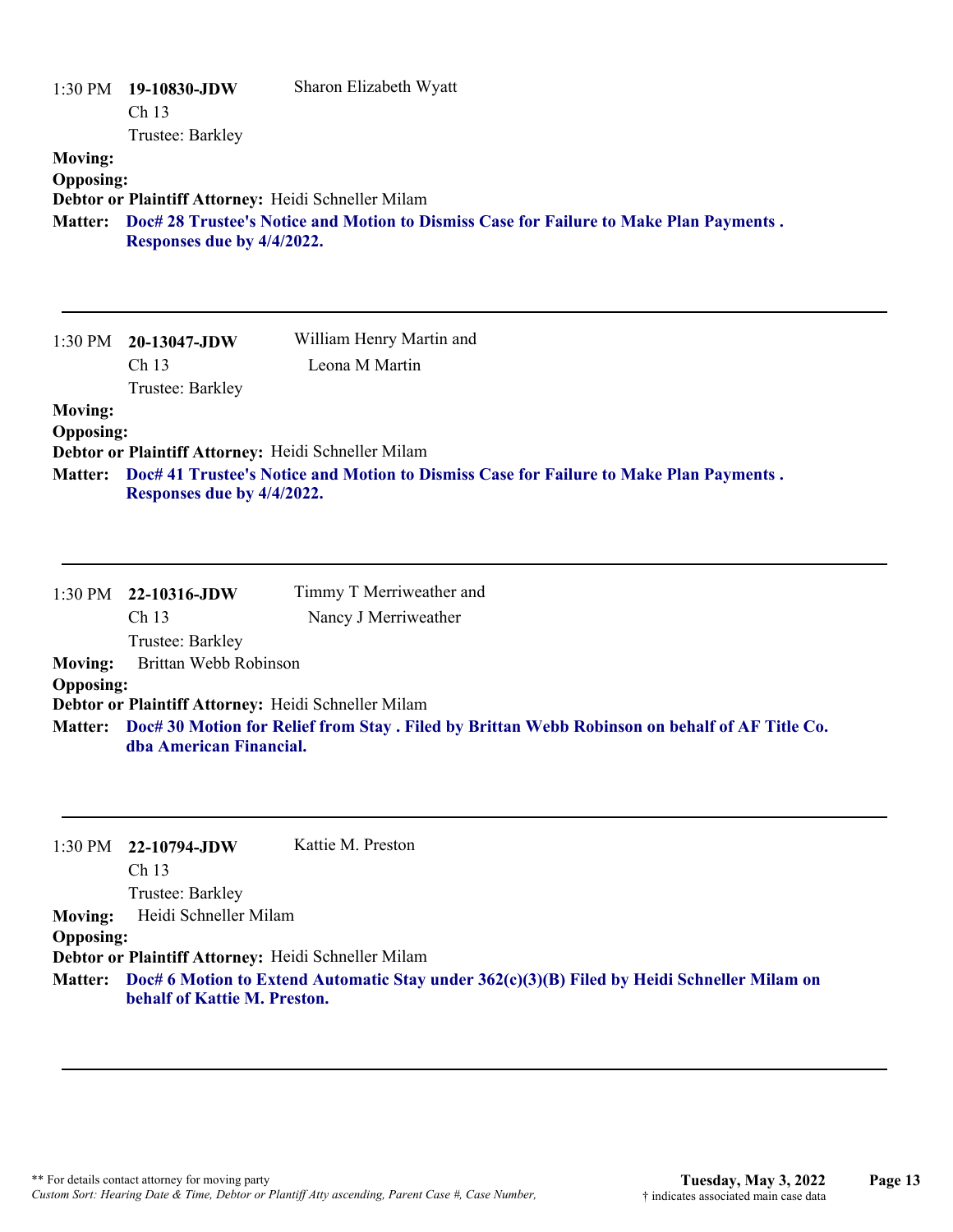|                  | $1:30 \text{ PM}$ 17-11568-JDW                 | Joshua G Overall                                                                          |
|------------------|------------------------------------------------|-------------------------------------------------------------------------------------------|
|                  | Ch <sub>13</sub>                               |                                                                                           |
|                  | Trustee: Barkley                               |                                                                                           |
| <b>Moving:</b>   |                                                |                                                                                           |
| <b>Opposing:</b> |                                                |                                                                                           |
|                  | Debtor or Plaintiff Attorney: Kevin F. O'Brien |                                                                                           |
|                  |                                                | Matter: Doc# 140 Trustee's Notice and Motion to Dismiss Case . Responses due by 4/8/2022. |
|                  |                                                |                                                                                           |

|                  | $1:30 \text{ PM}$ 21-11781-JDW                                                         | Lisa W. McCollum |
|------------------|----------------------------------------------------------------------------------------|------------------|
|                  | Ch <sub>13</sub>                                                                       |                  |
|                  | Trustee: Barkley                                                                       |                  |
| <b>Moving:</b>   |                                                                                        |                  |
| <b>Opposing:</b> |                                                                                        |                  |
|                  | Debtor or Plaintiff Attorney: Kevin F. O'Brien                                         |                  |
| <b>Matter:</b>   | Doc# 15 Trustee's Notice and Motion to Dismiss Case for Failure to Make Plan Payments. |                  |
|                  | Responses due by 4/4/2022.                                                             |                  |

1:30 PM **21-12063-JDW**  Ch 13 Trustee: Barkley Brenda Winder **Moving: Opposing: Debtor or Plaintiff Attorney:** Kevin F. O'Brien **Matter: Doc# 26 Trustee's Notice and Motion to Dismiss Case . Responses due by 3/25/2022.**

|                  | $1:30 \text{ PM}$ 21-12063-JDW                 | Brenda Winder                                                                                                                                      |
|------------------|------------------------------------------------|----------------------------------------------------------------------------------------------------------------------------------------------------|
|                  | Ch <sub>13</sub>                               |                                                                                                                                                    |
|                  | Trustee: Barkley                               |                                                                                                                                                    |
| <b>Moving:</b>   | Locke D. Barkley                               |                                                                                                                                                    |
| <b>Opposing:</b> |                                                |                                                                                                                                                    |
|                  | Debtor or Plaintiff Attorney: Kevin F. O'Brien |                                                                                                                                                    |
|                  |                                                | Matter: Doc# 35 Objection to Confirmation of Chapter 13 Plan (Second Amended Plan Dkt.) Filed by<br>Locke D. Barkley on behalf of Locke D. Barkley |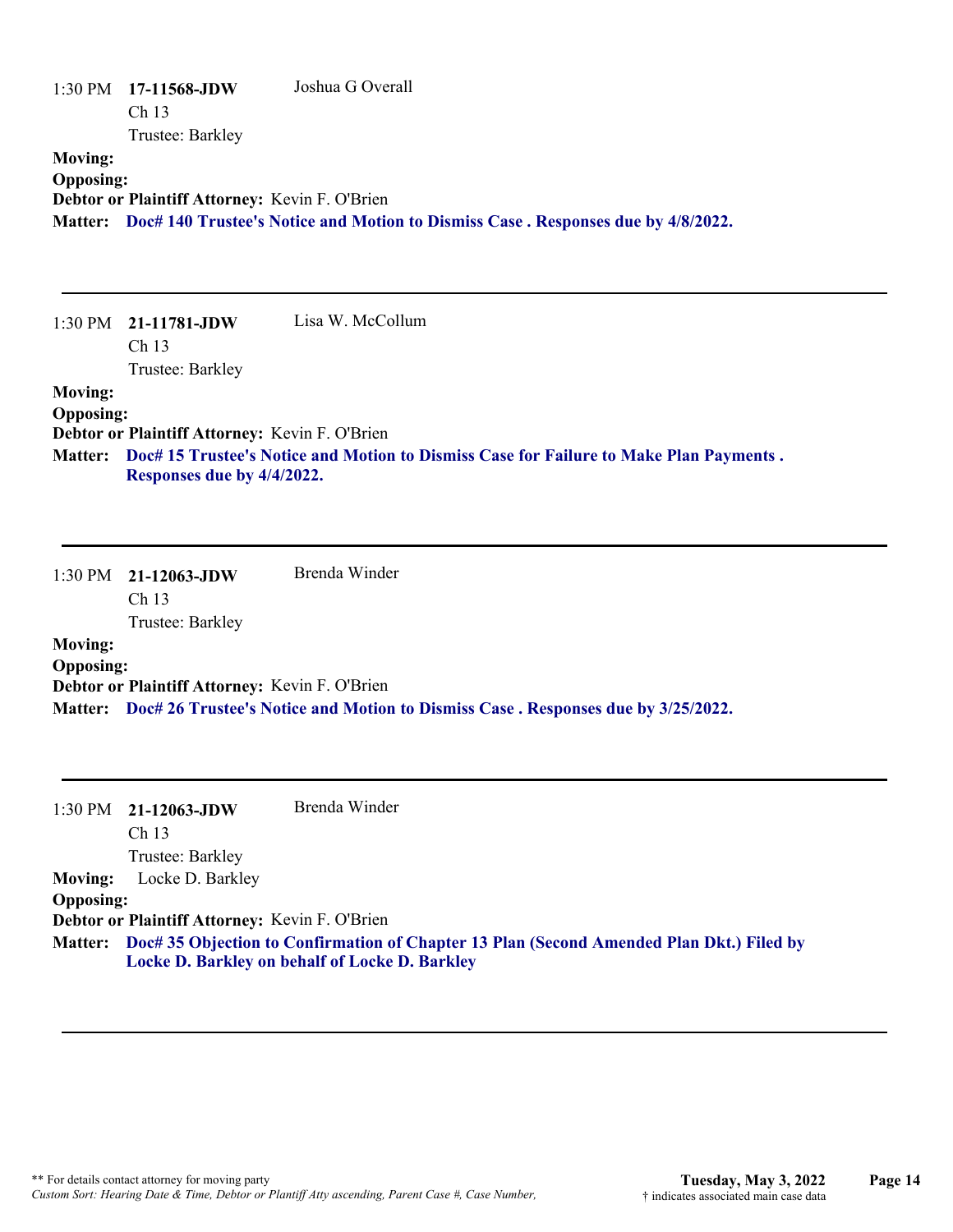| $1:30$ PM<br><b>Moving:</b> | 18-13868-JDW<br>Ch <sub>13</sub><br>Trustee: Barkley<br>Gregory J. Walsh | Darrell L. Bradley and<br>LaTonya Pegues                                                                                                                                                    |
|-----------------------------|--------------------------------------------------------------------------|---------------------------------------------------------------------------------------------------------------------------------------------------------------------------------------------|
| <b>Opposing:</b>            |                                                                          |                                                                                                                                                                                             |
|                             | Debtor or Plaintiff Attorney: Karen B. Schneller                         |                                                                                                                                                                                             |
| <b>Matter:</b>              |                                                                          | Doc# 115 Motion for Relief from Stay and to Apply Insurance Proceeds with Exhibits as to the<br>2012 Nissan Altima., Motion to Abandon . Filed by Gregory J. Walsh on behalf of AmeriCredit |
|                             |                                                                          | <b>Financial Services, Inc. dba GM Financial.</b>                                                                                                                                           |
|                             |                                                                          |                                                                                                                                                                                             |
| 1:30 PM                     | $19-12541$ -JDW                                                          | Jimmy Dell Skelton and                                                                                                                                                                      |
|                             | Ch <sub>13</sub>                                                         | Sabrina L. Skelton                                                                                                                                                                          |
|                             | Trustee: Barkley                                                         |                                                                                                                                                                                             |
| <b>Moving:</b>              | Karen B. Schneller                                                       |                                                                                                                                                                                             |
| <b>Opposing:</b>            |                                                                          |                                                                                                                                                                                             |
|                             | Debtor or Plaintiff Attorney: Karen B. Schneller                         |                                                                                                                                                                                             |
| <b>Matter:</b>              |                                                                          | Doc# 38 Motion and Notice to Modify Confirmed Plan Filed by Karen B. Schneller on behalf of<br>Jimmy Dell Skelton, Sabrina L. Skelton. Response due by 03/4/2022. (Attachments: #1 Matrix)  |

|                  | $1:30 \text{ PM}$ 21-11026-JDW                   | Kenneth Downing                                                                                                                                                                                                                                                                                                                            |
|------------------|--------------------------------------------------|--------------------------------------------------------------------------------------------------------------------------------------------------------------------------------------------------------------------------------------------------------------------------------------------------------------------------------------------|
|                  | Ch <sub>13</sub>                                 |                                                                                                                                                                                                                                                                                                                                            |
|                  | Trustee: Barkley                                 |                                                                                                                                                                                                                                                                                                                                            |
| <b>Moving:</b>   | Karen B. Schneller                               |                                                                                                                                                                                                                                                                                                                                            |
| <b>Opposing:</b> |                                                  |                                                                                                                                                                                                                                                                                                                                            |
|                  | Debtor or Plaintiff Attorney: Karen B. Schneller |                                                                                                                                                                                                                                                                                                                                            |
|                  |                                                  | Matter: Doc# 34 Objection to Notice of Postpetition Mortgage Fees, Expenses and Charges Filed by<br>Karen B. Schneller on behalf of Kenneth Downing RE: (related document(s)33 Notice of<br>Postpetition Mortgage Fees, Expenses, and Charges (B10 Supplement 2) filed by Creditor Reliant<br>Loan Servicing, LLC, by Fay Servicing, LLC). |

| 1:30 PM          | 17-13355-JDW                                                                                                    | Sylvester Martin and                                  |  |
|------------------|-----------------------------------------------------------------------------------------------------------------|-------------------------------------------------------|--|
|                  | Ch <sub>13</sub>                                                                                                | Mary Martin                                           |  |
|                  | Trustee: Barkley                                                                                                |                                                       |  |
| <b>Moving:</b>   | Catherine Anne Umberger                                                                                         |                                                       |  |
| <b>Opposing:</b> |                                                                                                                 |                                                       |  |
|                  |                                                                                                                 | Debtor or Plaintiff Attorney: Catherine Anne Umberger |  |
| <b>Matter:</b>   | Doc# 88 Motion to Borrow Filed by Catherine Anne Umberger on behalf of Mary Martin,<br><b>Sylvester Martin.</b> |                                                       |  |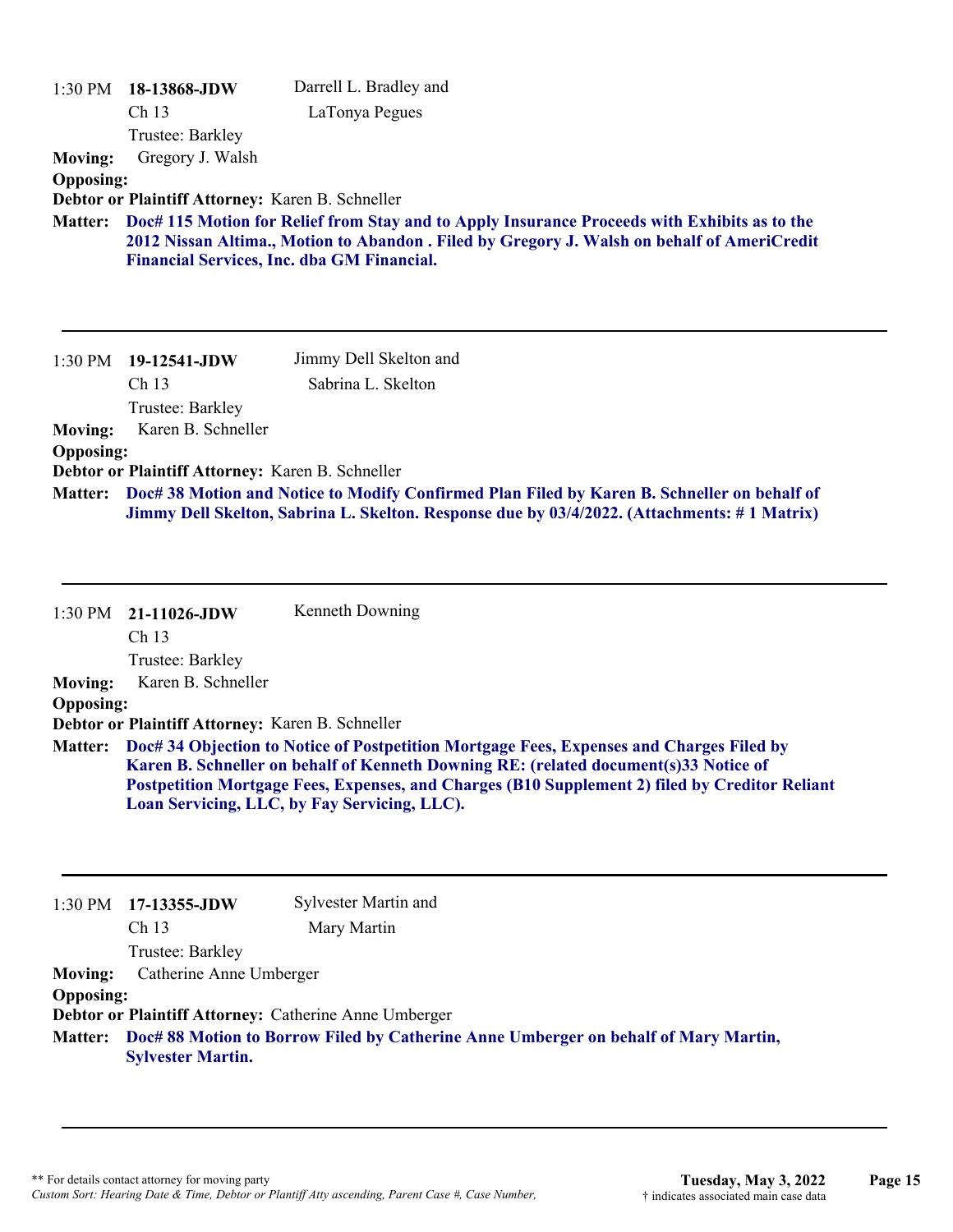1:30 PM **18-10506-JDW**  Ch 13 Trustee: Barkley Angie Allen **Moving:** Catherine Anne Umberger **Opposing: Debtor or Plaintiff Attorney:** Catherine Anne Umberger **Doc# 90 Motion and Notice to Modify Confirmed Plan Filed by Catherine Anne Umberger on Matter: behalf of Angie Allen. Response due by 04/11/2022.**

1:30 PM **21-12384-JDW**  Ch 13 Trustee: Barkley Shamekia Battle **Moving:** Locke D. Barkley **Opposing: Debtor or Plaintiff Attorney:** Catherine Anne Umberger **Doc# 47 Objection to Confirmation of Chapter 13 Plan Filed by Locke D. Barkley on behalf of Matter: Locke D. Barkley**

1:30 PM **22-10785-JDW**  Ch 13 Trustee: Barkley Lisa McGowan **Moving:** Catherine Anne Umberger **Opposing: Debtor or Plaintiff Attorney:** Catherine Anne Umberger **Doc# 5 Motion to Extend Automatic Stay under 362(c)(3)(B) Filed by Catherine Anne Umberger Matter: on behalf of Lisa McGowan.**

|                  | $1:30 \text{ PM}$ 22-10797-JDW                        | Andrea Dionna Sanders                                                                        |
|------------------|-------------------------------------------------------|----------------------------------------------------------------------------------------------|
|                  | Ch <sub>13</sub>                                      |                                                                                              |
|                  | Trustee: Barkley                                      |                                                                                              |
| <b>Moving:</b>   | Catherine Anne Umberger                               |                                                                                              |
| <b>Opposing:</b> |                                                       |                                                                                              |
|                  | Debtor or Plaintiff Attorney: Catherine Anne Umberger |                                                                                              |
|                  |                                                       | Matter: Doc# 5 Motion to Impose Automatic Stay Filed by Catherine Anne Umberger on behalf of |

**Andrea Dionna Sanders.**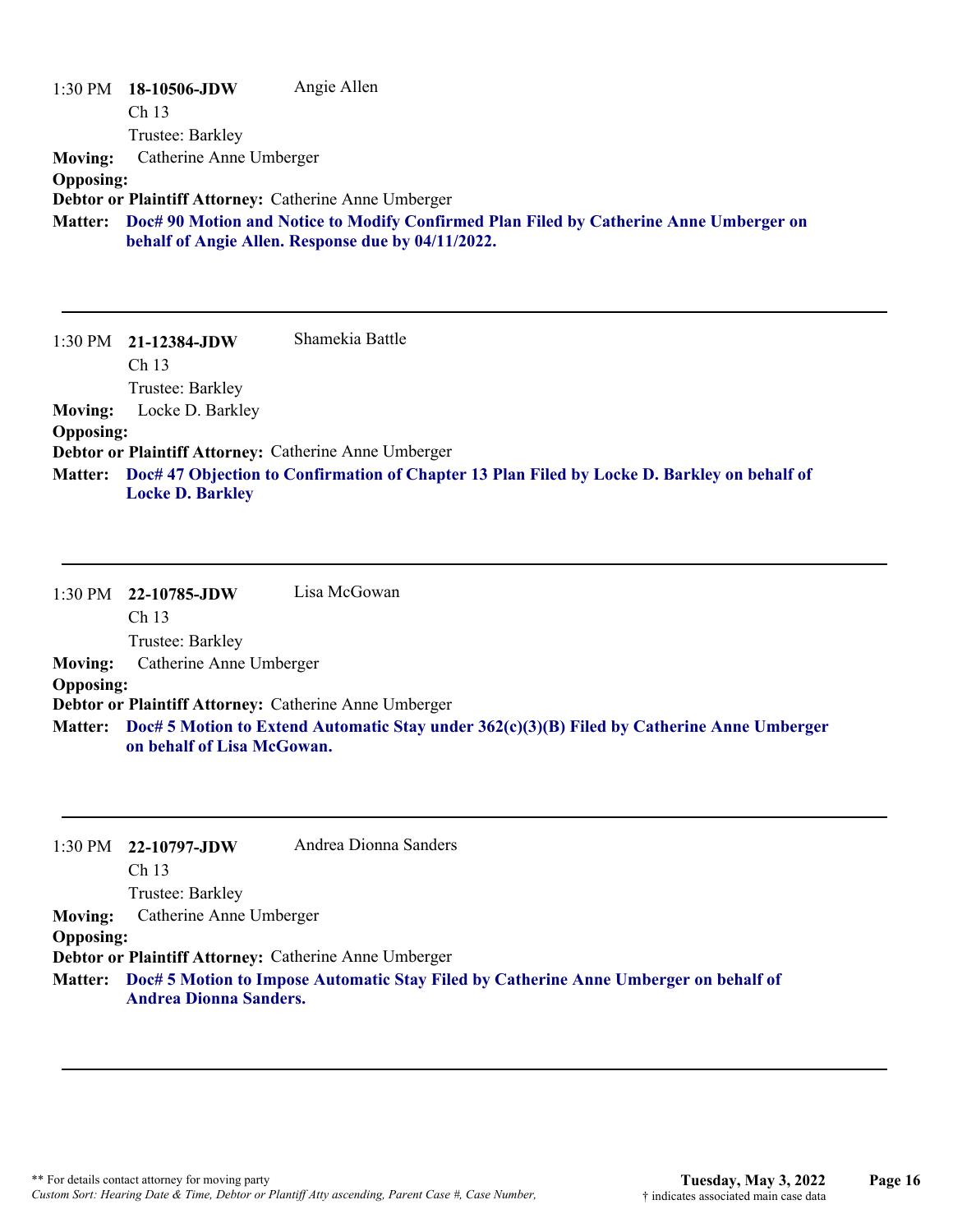| $1:30 \text{ PM}$ | 22-10816-JDW                                                                                                                        | Latasha Wynette Mosby                                 |
|-------------------|-------------------------------------------------------------------------------------------------------------------------------------|-------------------------------------------------------|
|                   | Ch <sub>13</sub>                                                                                                                    |                                                       |
|                   | Trustee: Barkley                                                                                                                    |                                                       |
| <b>Moving:</b>    | Catherine Anne Umberger                                                                                                             |                                                       |
| <b>Opposing:</b>  |                                                                                                                                     |                                                       |
|                   |                                                                                                                                     | Debtor or Plaintiff Attorney: Catherine Anne Umberger |
| <b>Matter:</b>    | Doc# 5 Motion to Extend Automatic Stay under $362(c)(3)(B)$ Filed by Catherine Anne Umberger<br>on behalf of Latasha Wynette Mosby. |                                                       |
|                   |                                                                                                                                     |                                                       |
|                   |                                                                                                                                     |                                                       |

|                  | $1:30 \text{ PM}$ 21-10348-JDW                          | Renata Jenine Boone                                                                    |
|------------------|---------------------------------------------------------|----------------------------------------------------------------------------------------|
|                  | Ch <sub>13</sub>                                        |                                                                                        |
|                  | Trustee: Barkley                                        |                                                                                        |
| <b>Moving:</b>   |                                                         |                                                                                        |
| <b>Opposing:</b> |                                                         |                                                                                        |
|                  | <b>Debtor or Plaintiff Attorney: Tracy Buster Walsh</b> |                                                                                        |
| <b>Matter:</b>   |                                                         | Doc# 49 Trustee's Notice and Motion to Dismiss Case for Failure to Make Plan Payments. |
|                  | Responses due by 4/4/2022.                              |                                                                                        |

|                  | $1:30 \text{ PM}$ 22-10361-JDW                          | Sharonna Katrice Chase                                                                                                                                      |
|------------------|---------------------------------------------------------|-------------------------------------------------------------------------------------------------------------------------------------------------------------|
|                  | Ch <sub>13</sub>                                        |                                                                                                                                                             |
|                  | Trustee: Barkley                                        |                                                                                                                                                             |
| <b>Moving:</b>   | Michael J. McCormick                                    |                                                                                                                                                             |
| <b>Opposing:</b> |                                                         |                                                                                                                                                             |
|                  | <b>Debtor or Plaintiff Attorney: Tracy Buster Walsh</b> |                                                                                                                                                             |
|                  |                                                         | Matter: Doc# 13 Objection to Confirmation of Chapter 13 Plan Filed by Michael J. McCormick on behalf<br>of Lakeview Loan Servicing LLC (McCormick, Michael) |

| $1:30 \text{ PM}$ 19-13329-JDW | Mary F Gordon |  |
|--------------------------------|---------------|--|
| Ch 13                          |               |  |

Trustee: Barkley

## **Moving:**

**Opposing:**

**Debtor or Plaintiff Attorney:** Miranda Linton Williford

**Doc# 45 Trustee's Notice and Motion to Dismiss Case for Failure to Make Plan Payments . Matter: Responses due by 3/7/2022.**